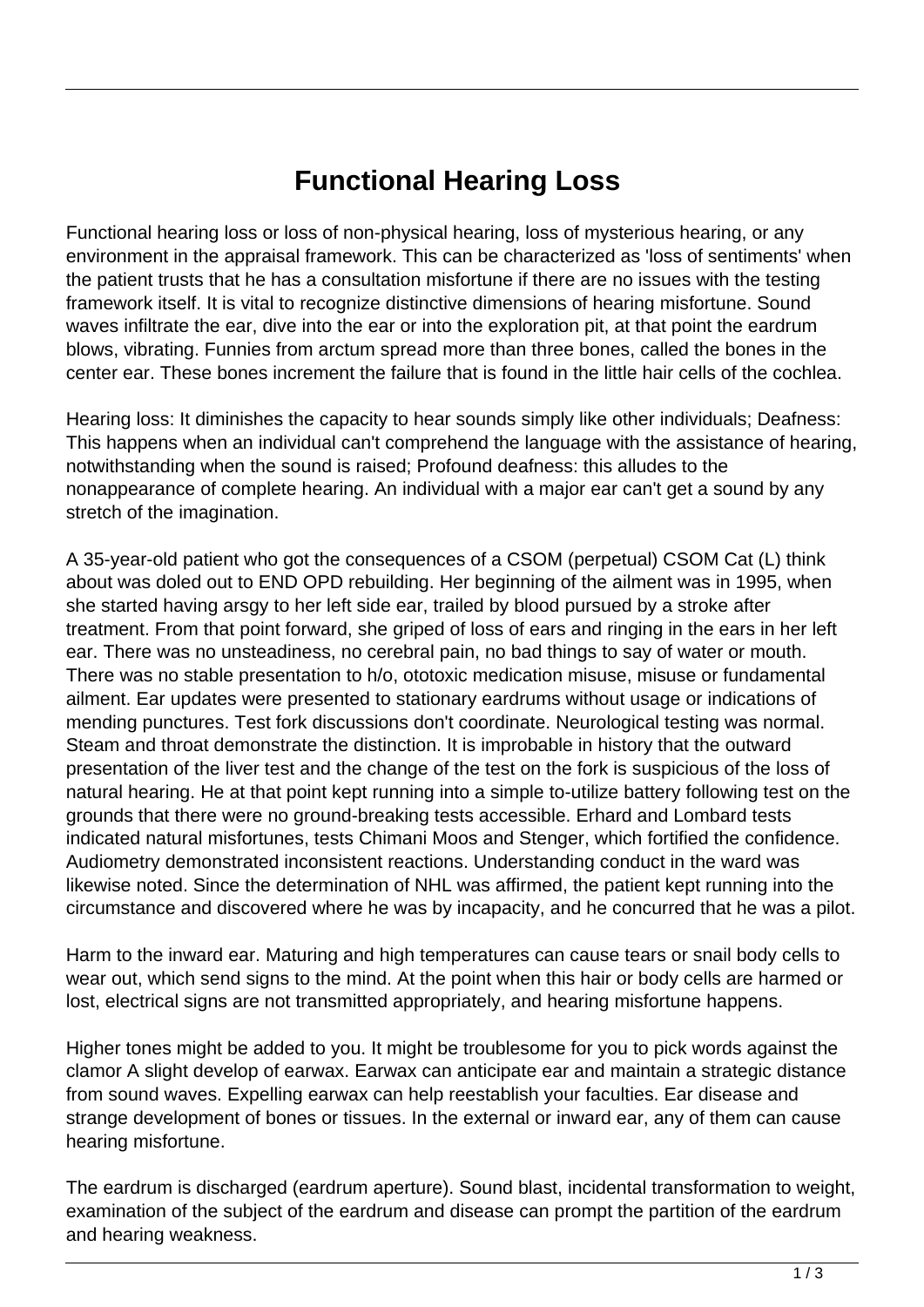Correspondence with a vacant individual can be improved by following a couple of basic principles. Talk not exactly normal, yet you can shout as this may influence your discourse and you won't make your message direct. Talk gradually and obviously. Pull in consideration before talking. The best separation to converse with an individual with incapacities is from 1 to 2 meters (from 3 to 6 meters). Converse with the individual you are conversing with and set yourself up so you can see other visual connections. Never talk straightforwardly to the human ear. This can break the message and shroud every single visual picture. Be careful with roundabout correspondence; outward appearance, joy, just as verbal and physical developments - this shows the message you are endeavoring to send. Utilize short, basic sentences. On the off chance that this individual isn't noticeable to comprehend or react inaccurately, rehash your application. Give the individual time to react to your solicitations or remarks.

A non-natural show is normal in nervous system science and may experience issues testing. In such cases, the job of the nervous system specialist is fundamentally to avoid live infections that endeavor to incorporate clinical preliminaries and related research.

Hearing hindrance is increasingly normal in youngsters, and in grown-ups who are not military, this isn't normal if money related directing can create results. For grown-ups, it ordinarily creates 20-40-year-olds, who have a female populace that are isolated from HLopathic SNHL, which influences those beyond ten years old years. 7 and 39 years of age. Practically 45% of these patients endured unlawful misfortunes, 45% - remote misfortunes, and the rest - a mix of live and non-living illnesses with various hearing.

Erhards Test: this gauge is appropriate for the expense of presentation per individual. It relies upon whether the ear is distributed 30 dB or less and does not finish the discussion totally. The pilot suspected to close his eyes and rehash what he said. You have been informed that ordinary meat is reasonable, and the reviewer closes by tapping on the goat. The words verbally expressed in the ear are appeared with the goal that the failure to express savagery even affected by the shadow of the other ear must almost certainly hear;Lambords test: this test depends on the way that an individual raises his voice when he talks in a boisterous domain. The patient is approached to peruse the writing. Sound is likewise utilized for good hearing. On the off chance that there is an organic misfortune in the expected ear, a discourse valve is recommended as contrasted and typical observing and without changes in discourse. Hummel Double Conversation test: This test relies upon the utilization of blending distinctive words, which give diverse messages to two ears. In the event that one ear is hard of hearing, the patient can just hear one speaker. The test is done by two speakers utilizing distinctive discourse tubes for every ear. Every speaker makes diverse inquiries, and we attempt to confound the patient; Teuber Two Test Tube: This test is like the Hammel test. Two cylinders are associated one by one with every ear. Assesses whether to talk or request that the patient react once more. Distinctive tissue weights for patient obliteration; Coggins Stethoscope Testing: This test is like the Tuber test, a stethoscope utilized for two cylinders; Callhans Voice Test: Auditor is behind the feature. His voice is heard in the study hall utilizing diverse lengths confronting the elastic. Generally, you hear, taking into account that the voice of the monitors appears to originate from an ear associated with a short cylinder. On the off chance that R (tube) was short, at that point it is from R (ear), yet on the off chance that the title shows that you are hard of hearing (R), you won't hear anything; Swinging Story Testing: Loss of affectability to a substance conveyed by the two ears or ear to different parts, and the patient was approached to rehash. The battle against deafness can rehash the entire story without